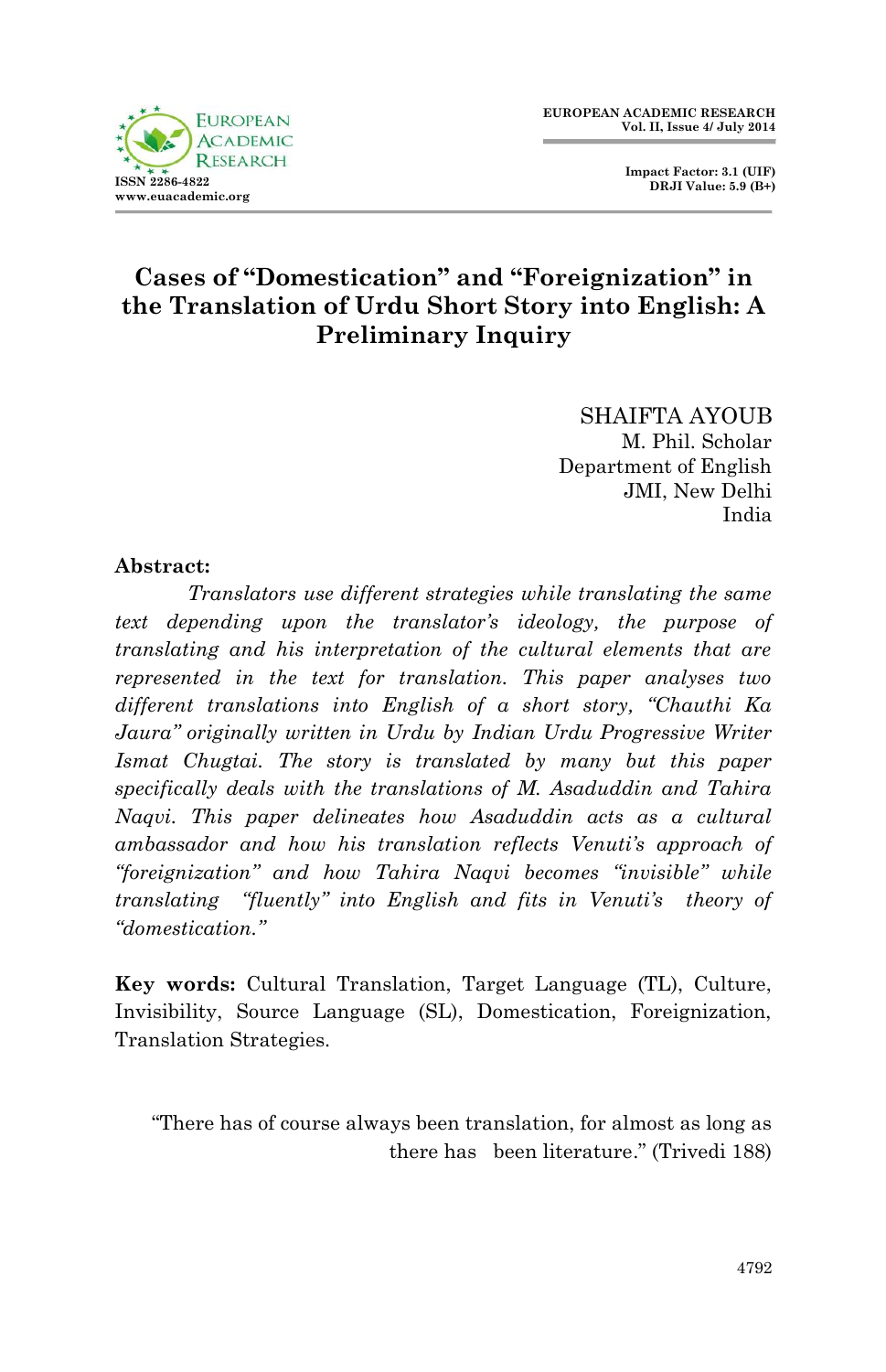Translation studies as an academic subject has begun only in the past sixty years. James S. Holmes described the discipline as being concerned with "The complex of problems clustered round the phenomenon of translating and translations" (qtd in Munday 6). Translation studies earlier mainly focused on linguistics on the basis that translation was a transaction between two languages. Sooner major studies noticed that literary texts were representative primarily of a culture rather than of language and language being in effect a mere vehicle of culture. Translation of a literary text became a more complex negotiation between two cultures in addition of being a transaction between two languages. The unit of translation was no more a word or a sentence or a paragraph or even a text, but instead the whole language and culture in which that text was constituted. Susan Bassnett and Andre Lefevere in their book *Translation, History and Culture* (1990) aptly described this new awareness as "The Cultural Turn in Translation Studies." The formulation and recognition of this cultural turn in Translation Studies revived the discipline and released it from mechanical tools of analysis available in linguistics.

In translation studies a new trend started whereby a 'translator' was identified as a "cultural broker (Mukherjee 125)", one who opens out the richness of native culture to foreigners. The translator as a cultural ambassador is in an incessant search for "particularizing and indigenizing" (Rehman 179) his literary representation. He incorporates his rich tradition by seeking an idiom and expression that is clearly distinguishable from the target language. An Indian translator, for example, while translating has to incorporate heterogeneous perceptions, multi-cultural richness and diversity as Indian literature is stored in two thousand dialects, eight hundred languages, out of which twenty three are official languages. While translating he has to define his location, express his ideology and construct the myths of his nation. Many translators unconscious of the theoretical postulations translate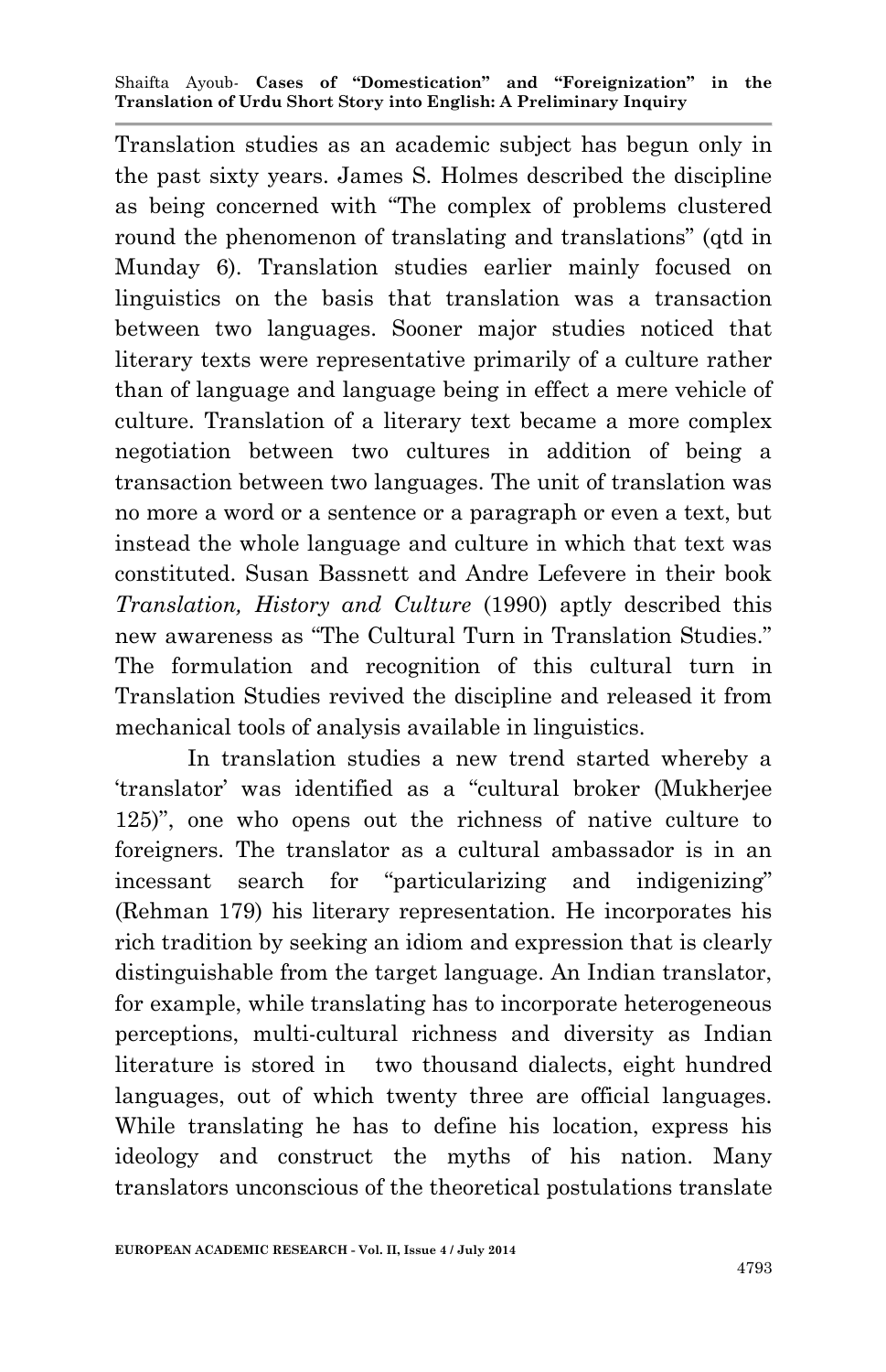instinctively and try their best to hand over the literary curiosity of India to the West in respect of taste and style.

Translation was started by colonizers but gradually taken over by the colonized. The translation of Indian literature into English belongs to the same cultural brokerage like, for example, Pratapchandra Roy was a typical "cultural broker" publishing the first complete and faithful translation of the Mahabharata in English in eleven volumes from 1888-1896.

A single literary work can be translated differently by different translators. Few adopt the strategy of retaining information from the source text and involve deliberately breaking the conventions of the target language to preserve its meaning while others try to make the text closely conform to the culture of the language being translated to, which may involve the loss of information from the source text. There are theorists who support each of these strategies and foreground the limitations of both. These strategies have been debated for many years and Lawrence Venuti in his ground breaking work *The Translator's Invisibility: A History of Translation* (1995) uses the terms, "Domestication" and "Foreignization" to define these strategies.

> According to Venuti, domestication refers to ―an ethnocentric reduction of the foreign text to target-language cultural values, bring the author back home, while the foreignization is ―an ethnodeviant pressure on those (cultural) values to register the linguistic and cultural difference of the foreign text, sending the reader abroad.

> Generally speaking, domestication designates the type of translation in which a transparent, fluent style is adopted to minimize the strangeness of the foreign text for target language readers, while foreignization means a target text is produced which deliberately breaks target conventions by retaining something of the foreignness of the original (qtd. in Yang 77).

Ismat Chugtai is one of the four pillars of Urdu short story, the other three being- Manto, Krishan Chander and Rajinder Singh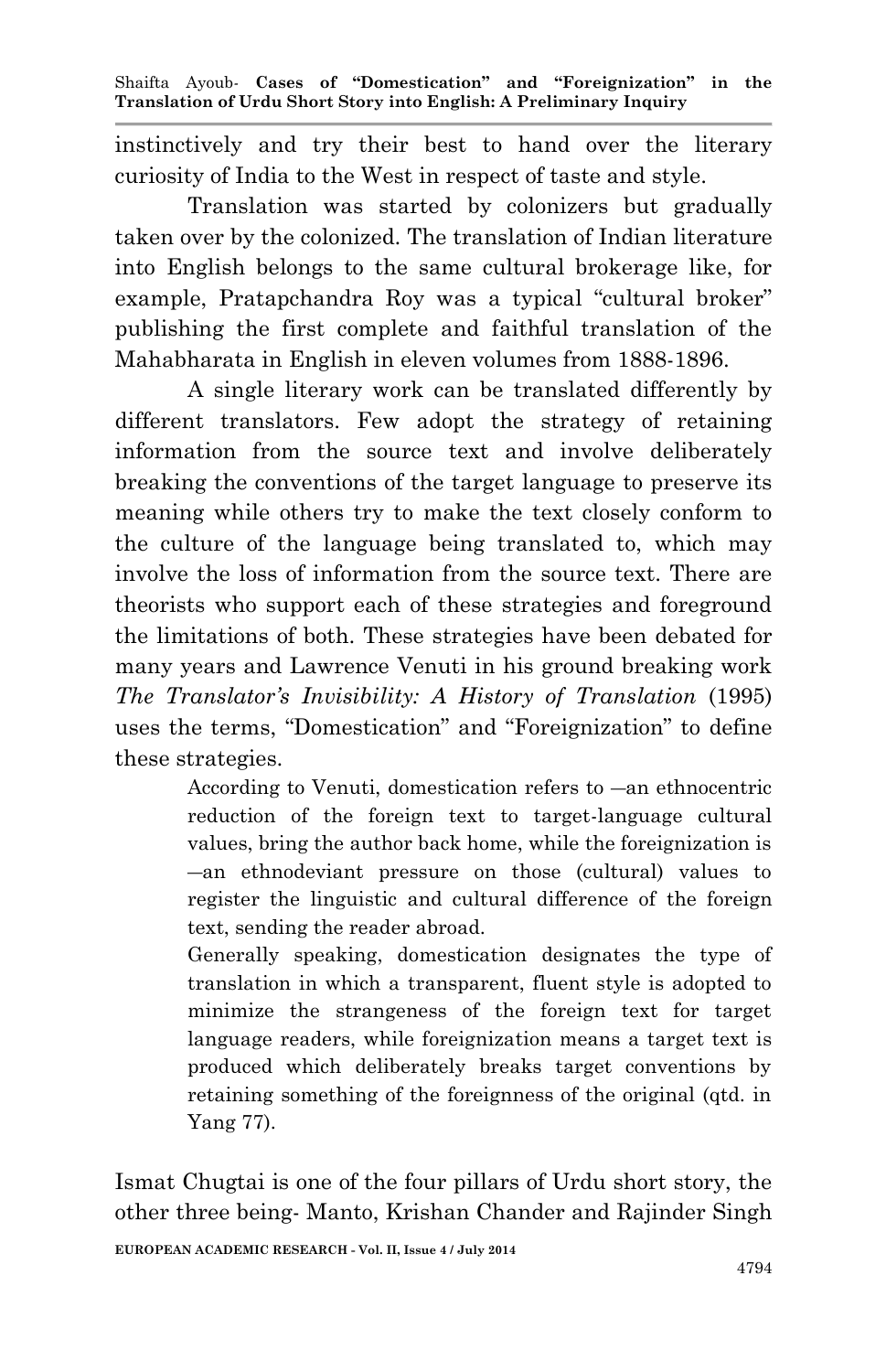Bedi. Her stories chronicle the Uttar Pradesh Muslim culture and become living documents of traditional linguistic patterns, in all their colloquial, idiomatic, and dialectic richness. The subject matter was delivered in a style which was bold, innovative, rebellious, and unabashedly realistic in both its portrayal of character and its analysis of the human condition. Translating Ismat Chugtai is equally challenging and demanding on translator's part. The translator not only has to convey the meaning but also to translate the culturally loaded words and humorous expressions which if translated literally may run the risk of misreading and aesthetic compromise.

Discussion in this paper will focus on strategies used by two translators in translating the same story. The translators include:

M. Asaduddin- an author, critic and professor in department of English, Jamia Millia Islamia and Tahira Naqvi- an author, novelist and Urdu language lecturer in the Department of Middle Eastern and Islamic Studies at New York University. The story discussed is entitled, "Chauthi Ka Jaura" originally written in Urdu by a prolific writer of Progressive Movement, Ismat Chugtai.

Bhaba says, translation is essentially cultural communication. To him, language is a form of intercultural communication, which always has to deal with 'foreignness', in the sense that there are always elements that are untranslatable (qtd. in Machali 75)

Analyzing both the translations it becomes clear that Asaduddin retains different aspects of Indian culture and its traditions. Most of the times he is 'foreignizing' by preserving Indian expressions which when translated into English lose all their savour and flavour reducing it to mere perfunctory and emotionless expressions while Tahira Naqvi is 'domesticating' by finding English equivalent for almost all cultural expressions and limiting the cultural exchange.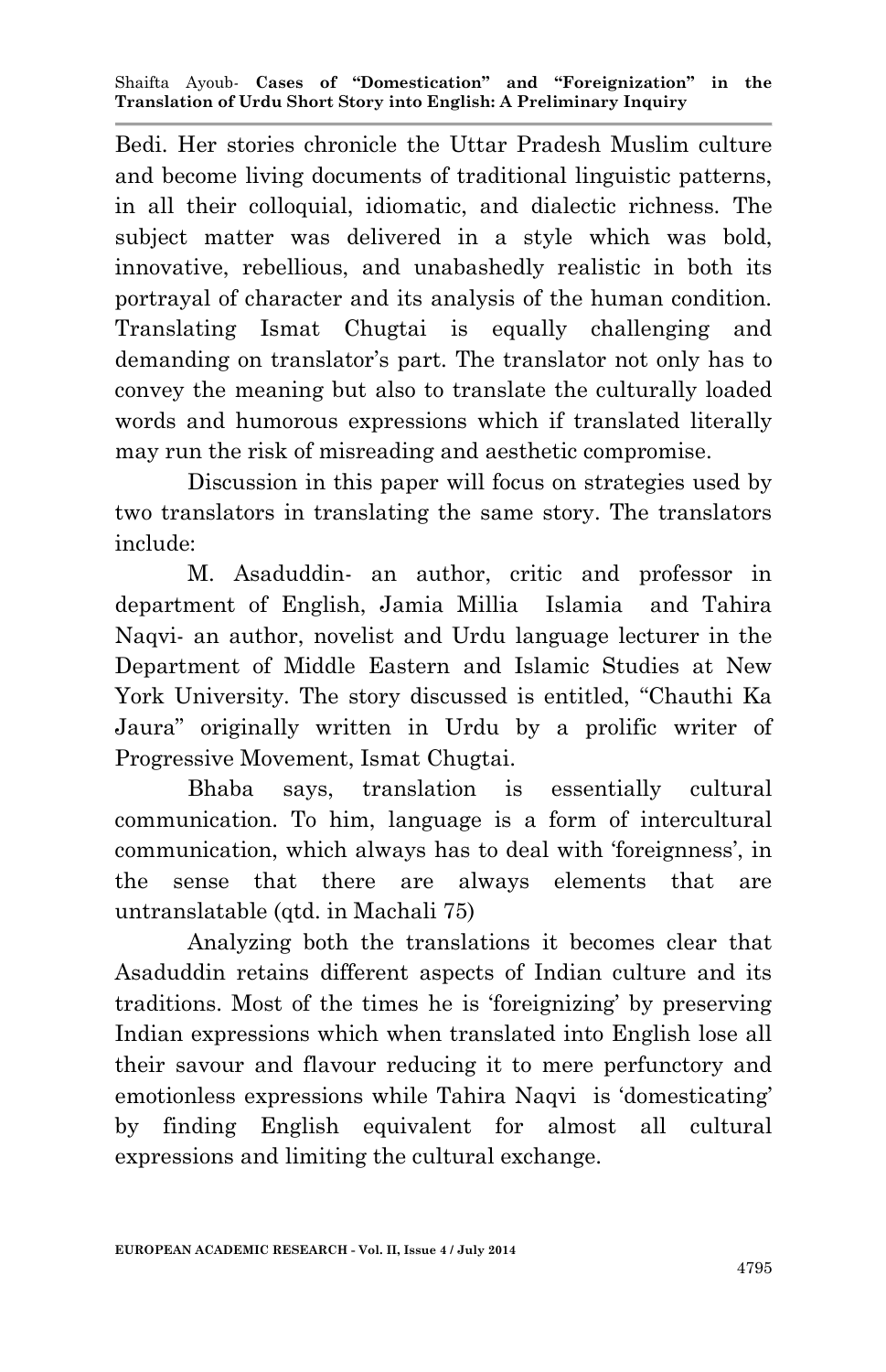| Original         | T1                    | T <sub>2</sub>   |
|------------------|-----------------------|------------------|
| (Ismat Chugtai)  | (Asaduddin)           | (Tahira Naqvi)   |
| Muhalle          | Mohalla               | Neighbourhood    |
| Chawal soop      | Winnowing tray        | Winnowing basket |
| BiAmmah          | BiAmmah               | Amabi            |
| Chowki           | Chowki                | Couch            |
| Hakeem           | Hakeem                | Allopath         |
| Muunh boli behan | Muunh boli behan      | Adopted sister   |
| Sewaiyaan        | Sewaiyaan             | Vermicelli       |
| Kofte            | Kofte                 | Fried meat balls |
| Joshanda         | Joshanda              | Medicine         |
| Aanchal          | Pallu                 | Dupatta          |
| Shehnai          | Shehnai               | Wedding trumpet  |
| Mynah            | Mynah                 | Starling         |
| Khala            | Khala                 | Auntie           |
| Fajar namaz      | Fajar namaz, the dawn | Morning prayers  |
| Naayan           | Naayin, the<br>barbar | Matchmaker       |
|                  | woman                 |                  |

The table below will explicate the assumptions made above:

The table below gives glaring examples where Tahira Naqvi tries to omit the expressions which are loaded with cultural meaning.

| Original           | T1                  | T <sub>2</sub>      |                     |
|--------------------|---------------------|---------------------|---------------------|
| (Ismat Chugtai)    | (Asaduddin)         | (Tahira Naqvi)      | Comments            |
|                    |                     |                     |                     |
| Na to iski         | Fairies never       | Never put a sparkle | Dancing fairies     |
| aankhoon me        | danced before her   | in her eyes         | omitted – a typical |
| pariyaa naachi     | eyes                |                     | Indian expression   |
| Abba kitne duble   | Abba was tall and   | Abba was as slight  | Alam is associated  |
| patle jaise        | frail, like         | as a pole           | with muslim shia    |
| muharram ka        | muharram's alam     |                     | culture             |
| alam               |                     |                     |                     |
| Kati hui murgi     | Gaze of a           | Look of a           | Original            |
|                    | slaughtered chicken | slaughtered animal  | expression altered  |
| Sab ko yakeen tha  | Everyone was sure   | Everyone everyone   | Phrase show her     |
| ki aaj to kubra ki | that kubra's mother | was quite sure      | wizardry manifest   |
| maa ki naap tol    | would fail to show  | kubra's mother      | Indian sensibility  |
| haar jaye gi       | her wizardry this   | would fail to       |                     |
|                    | time round          | accurately measure  |                     |
|                    |                     | and cut this time   |                     |
| Manipuri aur       | May not show the    | They won't twist    |                     |
| bharat natiyam ke  | Manipuri and        | and turn in the     |                     |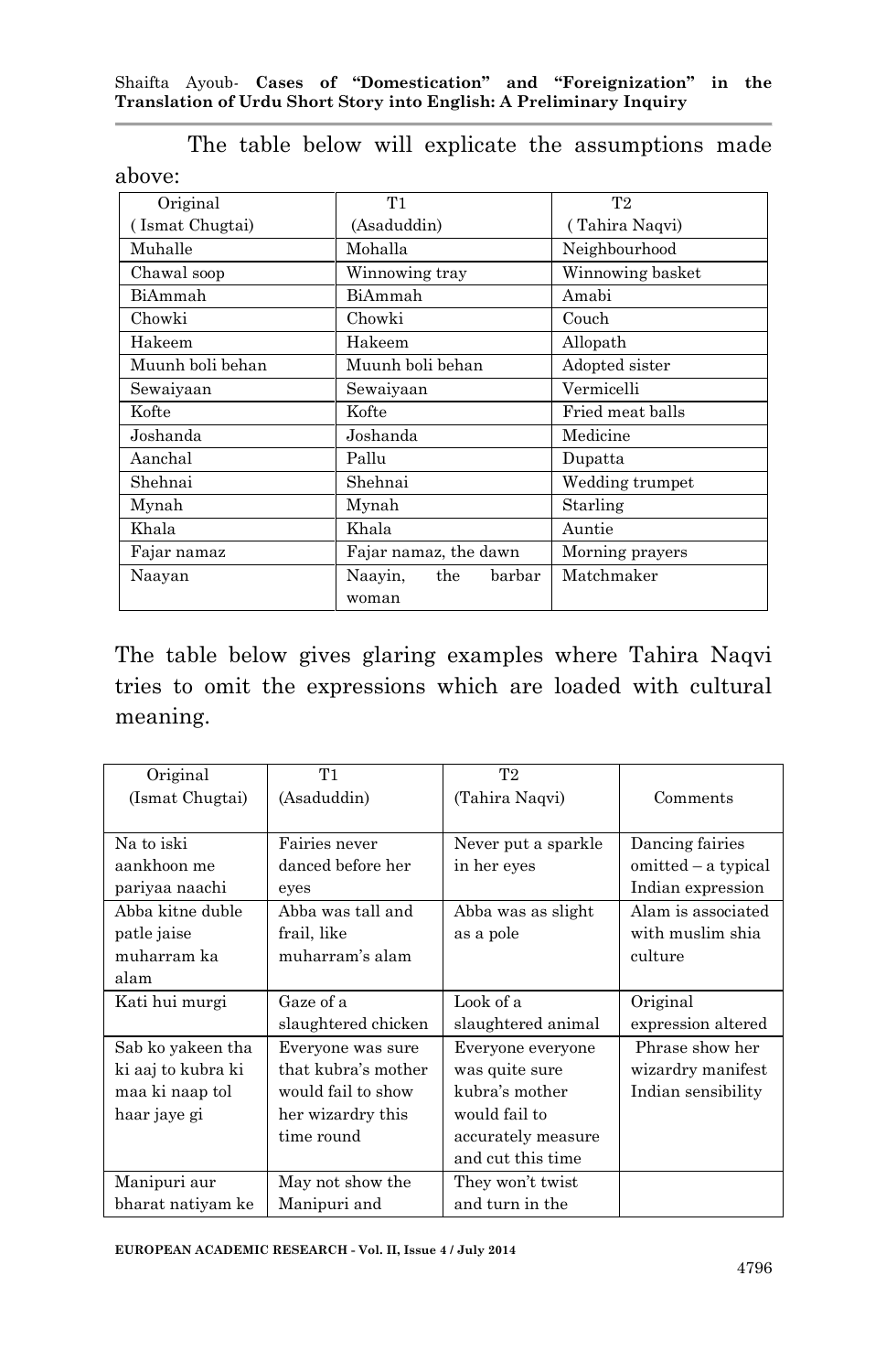Shaifta Ayoub*-* **Cases of "Domestication" and "Foreignization" in the Translation of Urdu Short Story into English: A Preliminary Inquiry**

| mudra khelna nai   | bharatnatyam         | poses of Manipuri    |                   |
|--------------------|----------------------|----------------------|-------------------|
| naseeb hua         | mudras               | and Bharatnatyam     |                   |
| Wo issi tarah roz  | She would spred the  | She scattered about  | Doll game         |
| dopahar ko         | colourfull snippets  | her in the the       | omitted a typical |
| sehdari me rang    | in the same way on   | sehdari all the      | cultural trait of |
| birange kapde      | the sehdari and      | colourful remnants   | young girls       |
| phela kar gudiya   | continue her doll    | and snippets from    |                   |
| ka khel khela      | game                 | her sewing box       |                   |
| karti              |                      |                      |                   |
| Unhoon ne abi      | She had not yet      | She hadn't even      | The ornament for  |
| dulhan ki maang    | chipped the gold     | chipped up the gold  | hair's parting is |
| ki afshaan bi nai  | leaf for the bride's | for the bride as yet | mainly related to |
| katri              | hair parting         |                      | Indian bride      |
| Joshunda pia kare  | To take joshunda     | Take something for   |                   |
|                    | for her cough        | her cough            |                   |
| Badi mom ki bani   | As though you are    | You are not going to |                   |
| hui ki haath       | made of wax and      | melt with the first  |                   |
| lagaaya aur pighal | would melt at his    | touch                |                   |
| gayi               | touch                |                      |                   |

Whereas Asaduddin translates the story with a monkish adherence to original work, Tahira Naqvi imagining the naivety of her audience of her audience to understand the original cultural specific expressions and words indulges in detailed explanations. Her translation becomes more an interpretation and less a translation of the original. For this reason we can find long sentences in Tahira Naqvi with elaborate explanations whereas Asaduddin's sentences retain the beauty of brevity and originality.

The table below exemplifies the same:

| Original                  | Τ1                         | Т2                          |
|---------------------------|----------------------------|-----------------------------|
| Ismat Chugtai             | (Asaduddin)                | (Tahira Naqvi)              |
|                           |                            |                             |
| kaampte haathoon se       | With shaking hands, she    | With trembling hands she    |
| muqadas maliide ka        | made a lump of the sacred  | rolled some malida between  |
| niwala bana kar iss ne    | malida and held it towards | her fingers and moved it    |
| raahat ke munh ki taraf   | Rahat's mouth'             | towards his mouth           |
| badha diya                |                            |                             |
| ja nigodi maari, are dekh | You wretched girl, just go | You fool, go and see how he |
| to sahi wo kesa munh      | and see how he reacts      | reacts to the kababs        |
| banata he                 |                            |                             |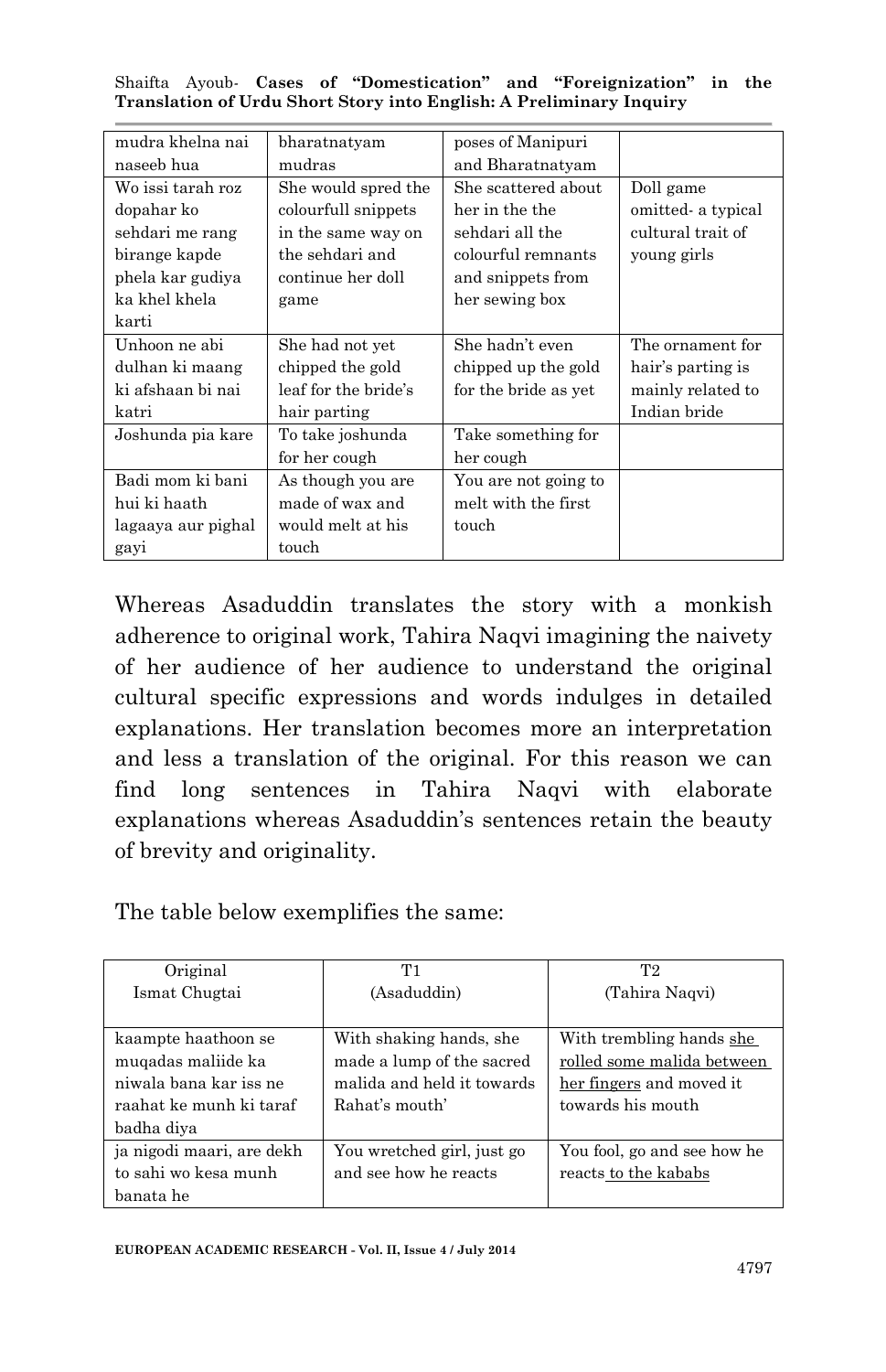Shaifta Ayoub*-* **Cases of "Domestication" and "Foreignization" in the Translation of Urdu Short Story into English: A Preliminary Inquiry**

| Allah tobah kya khunas      | Oh my God, what piercing   | What a fierce expression he  |
|-----------------------------|----------------------------|------------------------------|
| aankhein he                 | eyes he had                | had in his eyes              |
| aey to pardah tudwaane      | O dear, no one's asking    | My dear, no one is           |
| ko kon kahe he              | her to come out of purdah  | suggesting that she come     |
|                             |                            | before Rahat                 |
| aur phir dono me khusur     | Then the two women         | Putting their heads together |
| phusur hui                  | began their hushed         | the two women whispered      |
|                             | whispers                   | conspiratorially             |
| rahat police ki training ke | Rahat was coming to stay   | Rahat was going to be in     |
| silisile me aaraha tha      | with the during his police | town for police training     |
|                             | training                   |                              |
| chote kapde ki ghoont to    | The border of the          | You will get from the        |
| utar aaye gi                | underwear can be taken off | smaller piece without any    |
|                             | this                       | difficulty                   |
| jaise inhe pakka yakeen     | Unlike the other suits of  | As if she were absolutely    |
| hoki doosre jodu ki tarah   | chauthi this one would not | certain that like the other  |
| chauthi ka ye jauda         | have to be stitched        | suits for chauthi which had  |
| seenta na jaye ga'          |                            | always remained              |
|                             |                            | incomplete, this one too     |
|                             |                            | would be discarded           |

The main conclusion that can be drawn from the above comparative analysis is that Tahira Naqvi chooses to domesticate meaning making the translation smooth and highly readable in the target language whereas Asadudddin by retaining the foreigness in the target text contrast the foreign cultural elements against target-language cultural values. Tahira Naqvi's domesticating strategy 'violently' erases the cultural values and thus creates a text as if it had been written in the target language while as Asaduddin highlights the foreigness of the source text and doesn't allow the source culture to be assimilated in the dominant target culture but rather signals its difference. Asaduddin's translating strategy strongly echoes Dryden's theory of translation where he says:

> I thought fit to steer betwixt the two extremes of paraphrase and literal translation; to keep as near my author as I could, without losing all his graces, the most eminent of which are in the beauty of his words (Munday 26).

Tahira Naqvi tailors the message to the receptor's linguistic needs and cultural expectations. She aims at complete